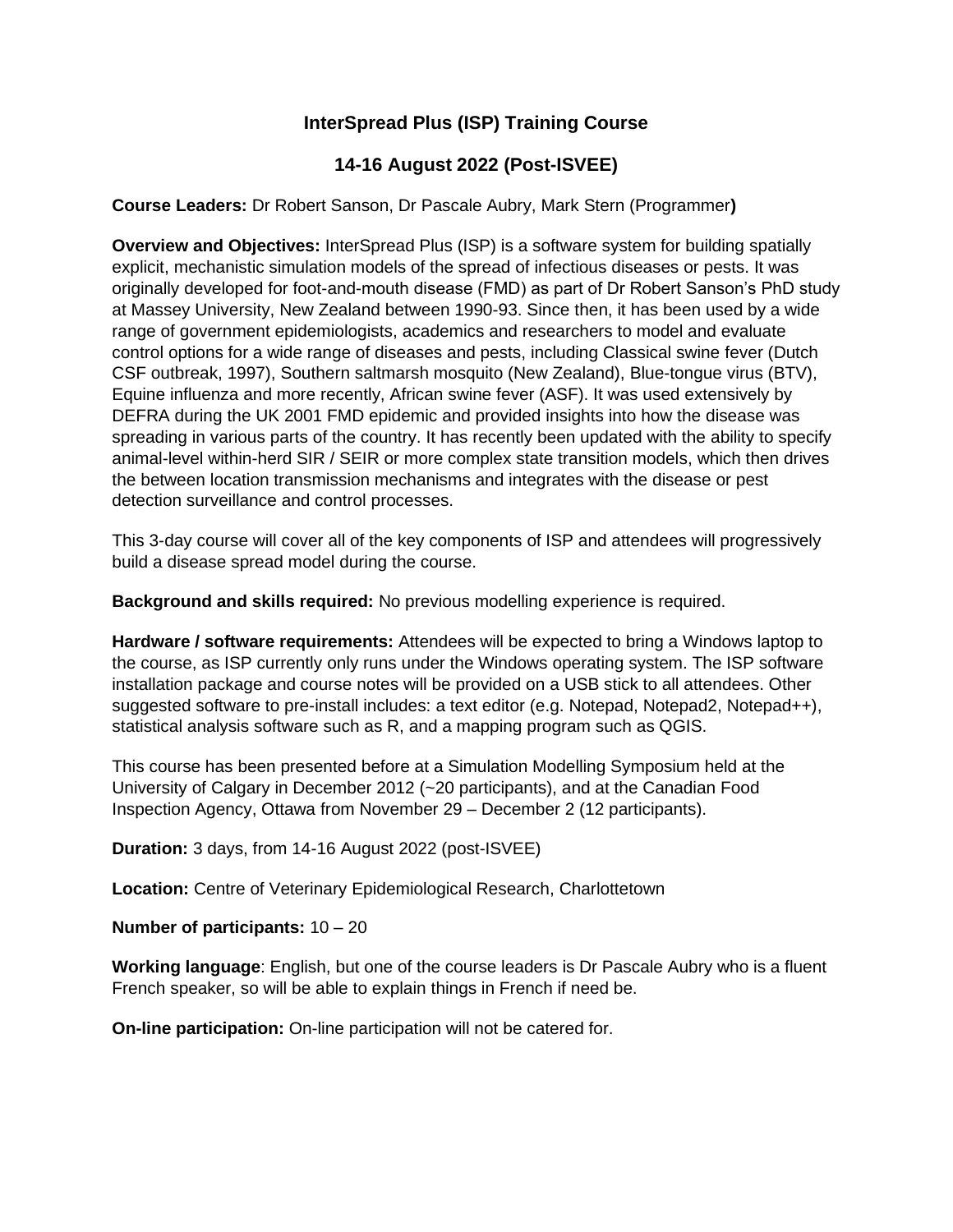## **Course schedule:**

| <b>Day</b>     | <b>Time</b> | <b>Activity/Contents</b>                                          | <b>Details</b>                                                                                                                                    |
|----------------|-------------|-------------------------------------------------------------------|---------------------------------------------------------------------------------------------------------------------------------------------------|
| 1              | 8:30-10:00  | Lecture: Intro to Models                                          | Types and uses of models                                                                                                                          |
|                |             | Lecture: Data needs for models                                    | Denominator data, movement patterns,<br>epidemiological parameters, controls                                                                      |
|                | 10:00-10:30 | <b>Bio break</b>                                                  |                                                                                                                                                   |
|                | 10:30-12:00 | Lecture: Overview of ISP                                          | Core features, integration between the within-<br>farm & between-farm models                                                                      |
|                |             | Lecture: Types of inputs to ISP                                   | Spatial data, distributions, look-up tables,<br>time-period triggers etc.                                                                         |
|                | 12:00-13:00 | Lunch break                                                       |                                                                                                                                                   |
|                | 13:00-14:30 | Lecture: Analysing outputs                                        | Summarising, graphs, maps (R, QGIS)                                                                                                               |
|                |             | Lecture: Within-farm states                                       | States, Beta transmission coefficients,<br>durations                                                                                              |
|                | 14:30-15:00 | <b>Bio break</b>                                                  |                                                                                                                                                   |
|                | 15:00-16:30 | Exercise 1: Build a simple<br>within-farm SEIR model              | Set up SEIR model, run some simulations<br>and generate some graphs                                                                               |
| $\overline{2}$ | 8:30-10:00  | Lecture: Between farm<br>transmission (Pt 1)                      | Animal movements, network files, other<br>movement types                                                                                          |
|                |             | Lecture: Between farm<br>transmission (Pt 2)                      | Local spread, airborne spread                                                                                                                     |
|                | 10:00-10:30 | <b>Bio break</b>                                                  |                                                                                                                                                   |
|                | 10:30-12:00 | Exercise 2: Extending the model<br>with between farm transmission | Movements, local spread                                                                                                                           |
|                | 12:00-13:00 | Lunch break                                                       |                                                                                                                                                   |
|                | 13:00-14:30 | Lecture: ISP Controls                                             | Zones, tracing, surveillance, depopulation,<br>movement controls                                                                                  |
|                |             | Lecture: Human resources                                          | Concepts, spatial vs. aspatial, output reports                                                                                                    |
|                | 14:30-15:00 | <b>Bio break</b>                                                  |                                                                                                                                                   |
|                | 15:00-16:30 | Exercise 3: Extend the model<br>with controls                     | Add surveillance, detection, depopulation                                                                                                         |
| 3              | 8:30-10:00  | Lecture: Vaccination                                              | Time to immunity, effects on susceptibility,<br>transmission, and detection, types of<br>vaccination zones                                        |
|                | 10:00-10:30 | <b>Bio break</b>                                                  |                                                                                                                                                   |
|                | 10:30-12:00 | Exercise 4: Add vaccination                                       | Compare outputs with and without<br>vaccination                                                                                                   |
|                | 12:00-13:00 | Lunch break                                                       |                                                                                                                                                   |
|                | 13:00-14:30 | Lecture: Advanced topics                                          | Workflows for running multiple model<br>configurations; running ISP from the<br>command line; Editing the control file with a<br>text editor etc. |
|                | 14:30-15:00 | <b>Bio break</b>                                                  |                                                                                                                                                   |
|                | 15:00-16:30 | Presentation of CFIA ASF Model                                    | A full-featured African Swine Fever model                                                                                                         |
|                |             | Presentation of NZSM FMD<br>model                                 | A full-featured FMD model                                                                                                                         |